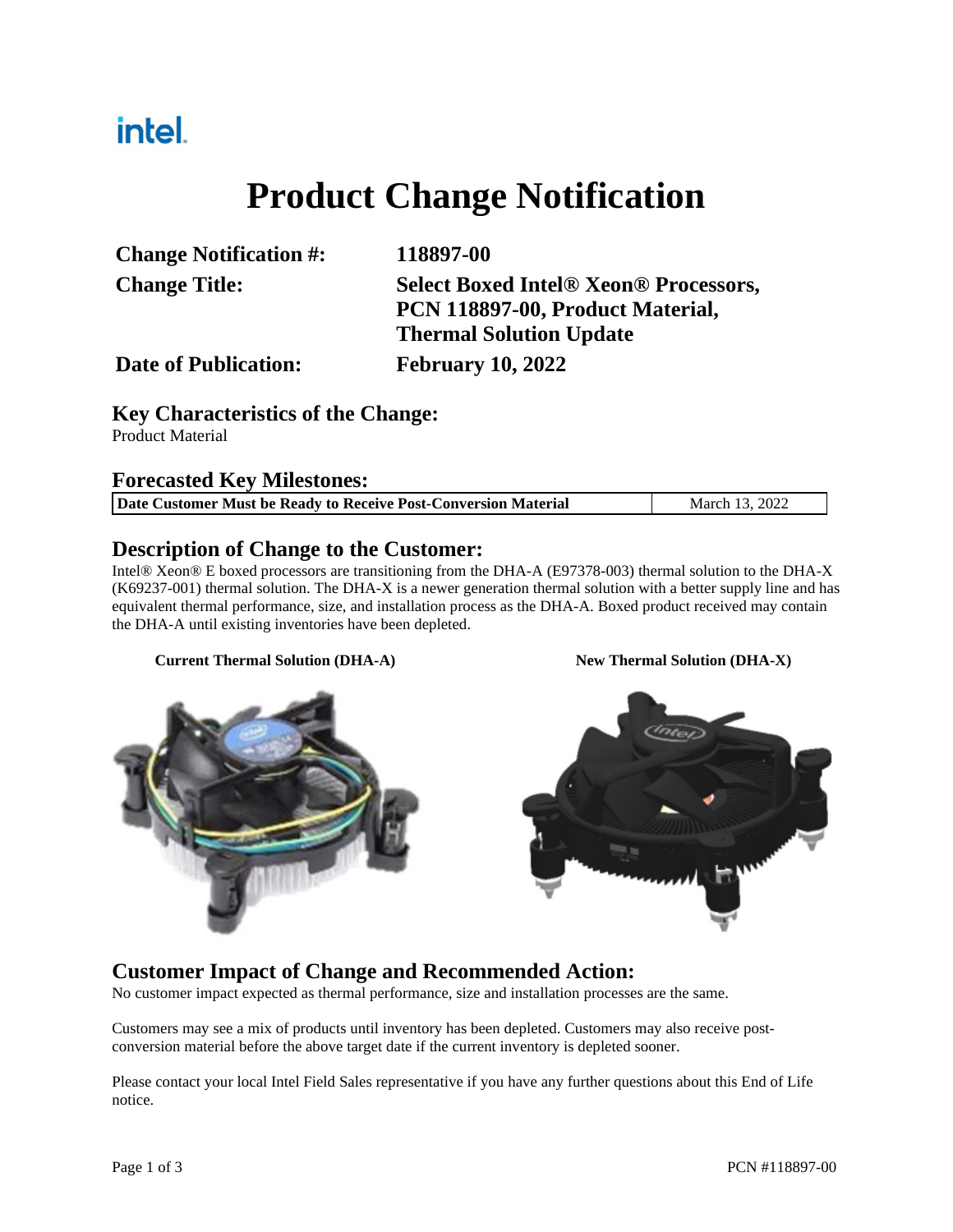| I Touacts Anterea/Inter Oracring Coucs.           |                 |        |                     |                     |                    |
|---------------------------------------------------|-----------------|--------|---------------------|---------------------|--------------------|
| <b>Marketing Name</b>                             | <b>Stepping</b> | MM#    | <b>Product Code</b> | <b>Spec</b><br>Code | <b>Platform</b>    |
| <b>Boxed Intel® Xeon®</b><br>Processor E3-1270 v6 | B <sub>0</sub>  | 954318 | BX80677E31270V6     | S R326              | <b>SERVER</b>      |
| <b>Boxed Intel® Xeon®</b><br>Processor E3-1240 v6 | B <sub>0</sub>  | 954319 | BX80677E31240V6     | S R327              | <b>SERVER</b>      |
| <b>Boxed Intel® Xeon®</b><br>Processor E3-1230 v6 | B <sub>0</sub>  | 954320 | BX80677E31230V6     | S R328              | <b>SERVER</b>      |
| <b>Boxed Intel® Xeon®</b><br>Processor E3-1275 v6 | B <sub>0</sub>  | 954321 | BX80677E31275V6     | S R32A              | <b>WORKSTATION</b> |
| <b>Boxed Intel® Xeon®</b><br>Processor E3-1245 v6 | B <sub>0</sub>  | 954323 | BX80677E31245V6     | SR32B               | <b>WORKSTATION</b> |
| <b>Boxed Intel® Xeon®</b><br>Processor E3-1220 v6 | B <sub>0</sub>  | 954324 | BX80677E31220V6     | S R329              | <b>SERVER</b>      |
| <b>Boxed Intel® Xeon®</b><br>Processor E3-1225 v6 | B <sub>0</sub>  | 954325 | BX80677E31225V6     | <b>S R32C</b>       | <b>WORKSTATION</b> |
| Boxed Intel® Xeon® E-<br>2124 Processor           | U <sub>0</sub>  | 973772 | BX80684E2124        | SR3WQ               | <b>SERVER</b>      |
| Boxed Intel® Xeon® E-<br>2176G Processor          | U <sub>0</sub>  | 973773 | BX80684E2176G       | SR3WS               | <b>WORKSTATION</b> |
| Boxed Intel® Xeon® E-<br>2136 Processor           | U <sub>0</sub>  | 973774 | BX80684E2136        | SR3WW               | <b>SERVER</b>      |
| Boxed Intel® Xeon® E-<br>2146G Processor          | U <sub>0</sub>  | 974864 | BX80684E2146G       | SR3WT               | <b>WORKSTATION</b> |
| Boxed Intel® Xeon® E-<br>2124G Processor          | U <sub>0</sub>  | 977233 | BX80684E2124G       | S R3WL              | <b>WORKSTATION</b> |
| Boxed Intel® Xeon® E-<br>2134 Processor           | U <sub>0</sub>  | 977235 | BX80684E2134        | SR3WP               | <b>SERVER</b>      |
| Boxed Intel® Xeon® E-<br>2174G Processor          | U <sub>0</sub>  | 977244 | BX80684E2174G       | S R3WN              | <b>WORKSTATION</b> |
| Boxed Intel® Xeon® E-<br>2226G Processor          | U <sub>0</sub>  | 999JMG | BX80684E2226G       | S RF7F              | <b>WORKSTATION</b> |
| Boxed Intel® Xeon® E-<br>2236 Processor           | U <sub>0</sub>  | 999JMH | BX80684E2236        | S RF7G              | <b>SERVER</b>      |
| Boxed Intel® Xeon® E-<br>2224 Processor           | U <sub>0</sub>  | 999JMJ | BX80684E2224        | <b>S RFAV</b>       | <b>SERVER</b>      |
| Boxed Intel® Xeon® E-<br>2224G Processor          | U <sub>0</sub>  | 999JML | BX80684E2224G       | <b>S RFAW</b>       | <b>WORKSTATION</b> |
| Boxed Intel® Xeon® E-<br>2234 Processor           | U <sub>0</sub>  | 999JMM | BX80684E2234        | <b>S RFAX</b>       | <b>SERVER</b>      |

**Products Affected/Intel Ordering Codes:**

## **PCN Revision History:**

**Date of Revision:** 

| <b>Date of Revision:</b> | <b>Revision Number:</b> | <b>Reason:</b>           |
|--------------------------|-------------------------|--------------------------|
| February 10, 2022        | 00                      | Originally Published PCN |